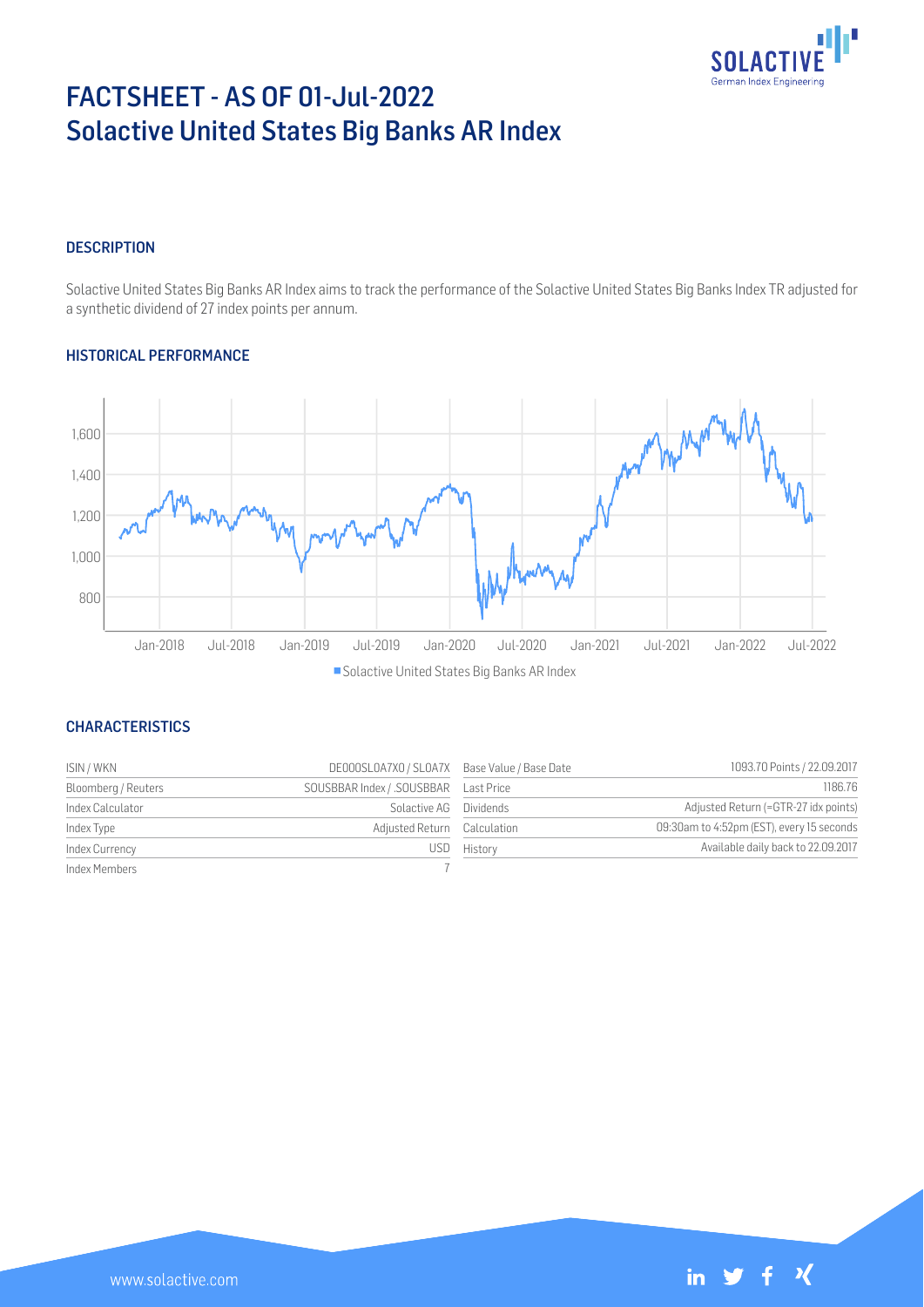

### **STATISTICS**

| <b>USD</b>         | 30D        | 90D       | 180D       | 360D                  | YTD        | Since Inception        |
|--------------------|------------|-----------|------------|-----------------------|------------|------------------------|
| Performance        | -11.36%    | $-16.91%$ | $-24.45\%$ | $-19.80\%$            | -24.45%    | 8.51%                  |
| Performance (p.a.) |            |           |            |                       |            | 1.73%                  |
| Volatility (p.a.)  | 30.26%     | 30.53%    | 30.99%     | 27.09%                | 30.86%     | 32.58%                 |
| High               | 1352.63    | 1426.93   | 1721.70    | 1721.70               | 1721.70    | 1721.70                |
| Low                | 1161.45    | 1161.45   | 1161.45    | 1161.45               | 1161.45    | 690.95                 |
| Sharpe Ratio*      | $-2.59$    | $-1.78$   | $-1.45$    | $-0.80$               | $-1.44$    | 0.01                   |
| Max. Drawdown      | $-14.13\%$ | $-18.68%$ | $-32.54%$  | $-32.54%$             | $-32.54\%$ | $-48.95%$              |
| VaR 95 \ 99        |            |           |            | $-46.6\%$ \ $-67.8\%$ |            | $-47.5\%$ \ $-85.7\%$  |
| CVaR 95 \ 99       |            |           |            | $-58.0\%$ \ $-73.3\%$ |            | $-76.7\%$ \ $-139.7\%$ |

\* Up to 31 December 2021, ex-post Sharpe ratios use as input for the risk free rate term the London Inter-Bank Offered rates in the respective currencies of the index and at a term equal to the observation period. From 3 J 2022 onwards, Sharpe ratios will be / are calculated using as reference risk free rate input the overnight replacement rate for these currencies, namely SONIA (for GBP), SOFR (for USD) and EURIBOR Overnight (for EUR).

COMPOSITION BY CURRENCIES

# USD 100.0%

## COMPOSITION BY COUNTRIES



### TOP COMPONENTS AS OF 01-Jul-2022

| Company                 | Ticker                | Country | Currency   | Index Weight (%) |
|-------------------------|-----------------------|---------|------------|------------------|
| Money Market Position   |                       |         |            | 0.00%            |
| JPMORGAN CHASE & CO     | JPM UN Equity         | US      | USD        | 30.17%           |
| BANK OF AMERICA CORP    | <b>BAC UN Equity</b>  | US      | <b>USD</b> | 20.13%           |
| WELLS FARGO & CO        | WFC UN Equity         | US      | <b>USD</b> | 13.77%           |
| MORGAN STANLEY          | MS UN Equity          | US      | USD        | 9.51%            |
| GOLDMAN SACHS GROUP INC | <b>GS UN Equity</b>   | US      | USD        | 9.25%            |
| SCHWAB (CHARLES) CORP   | <b>SCHW UN Equity</b> | US      | USD        | 8.81%            |
| CITIGROUP INC           | C UN Equity           | US      | USD        | 8.37%            |